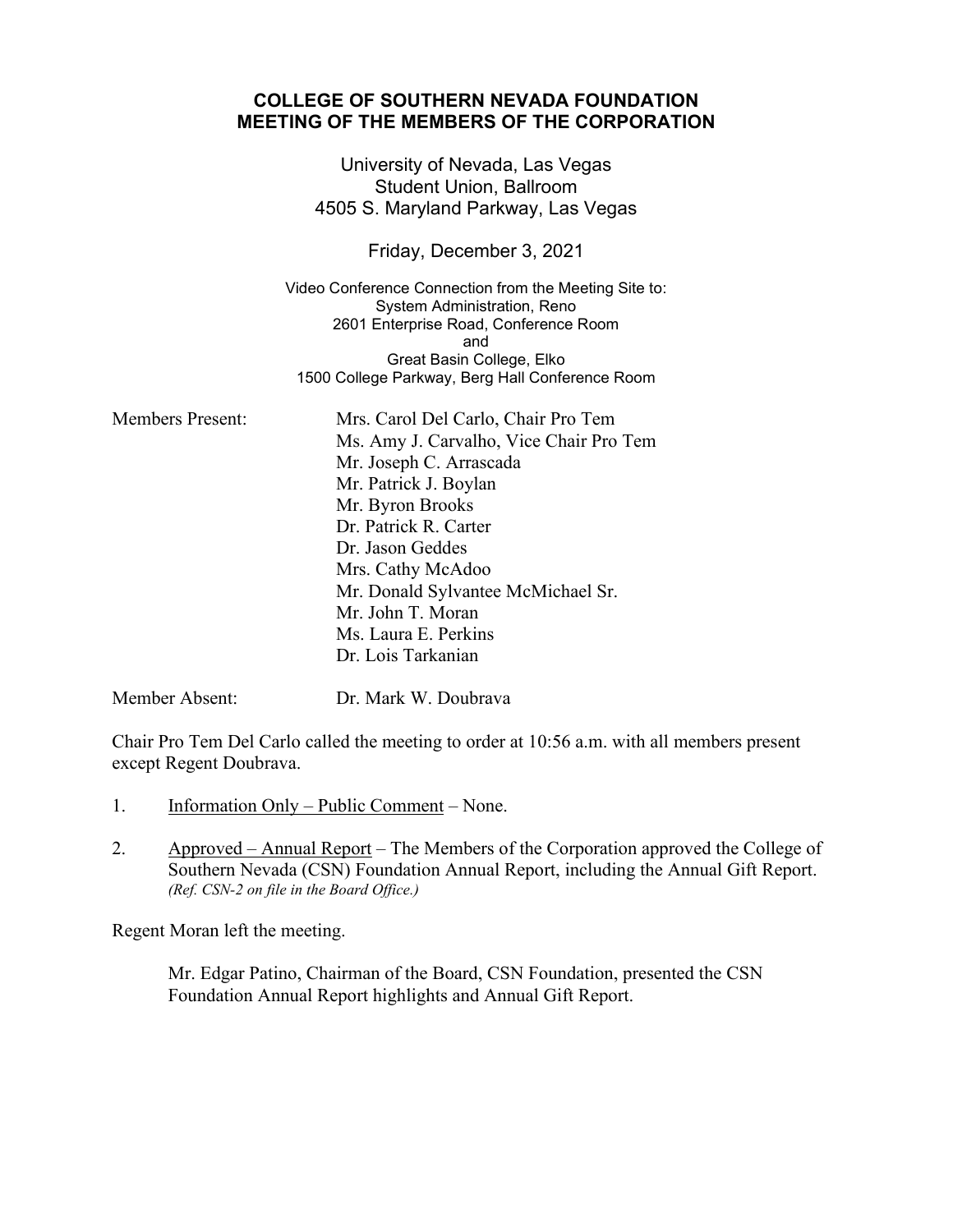2. Approved – Annual Report – *(Continued)*

Vice Chair Pro Tem Carvalho moved approval of the CSN Foundation Annual Report, including the Annual Gift Report. Regent Geddes seconded. Motion carried. Regents Doubrava and Moran were absent.

3. Information Only – Officers – At the annual meeting of the Board of Trustees, the following officers entered the second and final year of their respective terms, ending June 30, 2022.

> Edgar Patino, NV Energy, Chairman of the Board Terry Shirey, Nevada State Bank, Vice Chairman of the Board Matthew Frazier, John Kish Foundation, Secretary Jeffrey M. Cooper, RubinBrown, Treasurer

- 4. Approved Consent Items The Members of the Corporation approved the CSN Foundation Consent Items.
	- 4a. Approved Financial Statements and Management Letter The Members of the Corporation approved the CSN Foundation Financial Statements and Management Letter for the year ended June 30, 2021, along with the top 10 payee schedule. *(Refs. CSN-4a(1) and CSN-4a(2) on file in the Board Office.)*
	- 4b. Approved Reappointments The Members of the Corporation approved the reappointment of the following individuals to the CSN Foundation Board of Trustees for another three-year term:

Jeffrey M. Cooper, RubinBrown, Certified Public Accountants Reed Radosevich, Northern Trust Bank Chuck Johnston, B&P Advertising/Media/Public Relations

4c. Approved – Bylaws Amendment – The Members of the Corporation approved ratification of a bylaws change approved by the CSN Foundation Board of Trustees at the June 16, 2021, quarterly meeting. The amendment allows for the appointment of non-Trustees to sub-committees sanctioned by the Board of Trustees.

> Regent Geddes moved approval of the CSN Foundation consent items. Vice Chair Pro Tem Carvalho seconded. Motion carried. Regents Doubrava and Moran were absent.

- 5. Information Only New Business None.
- 6. Information Only Public Comment None.